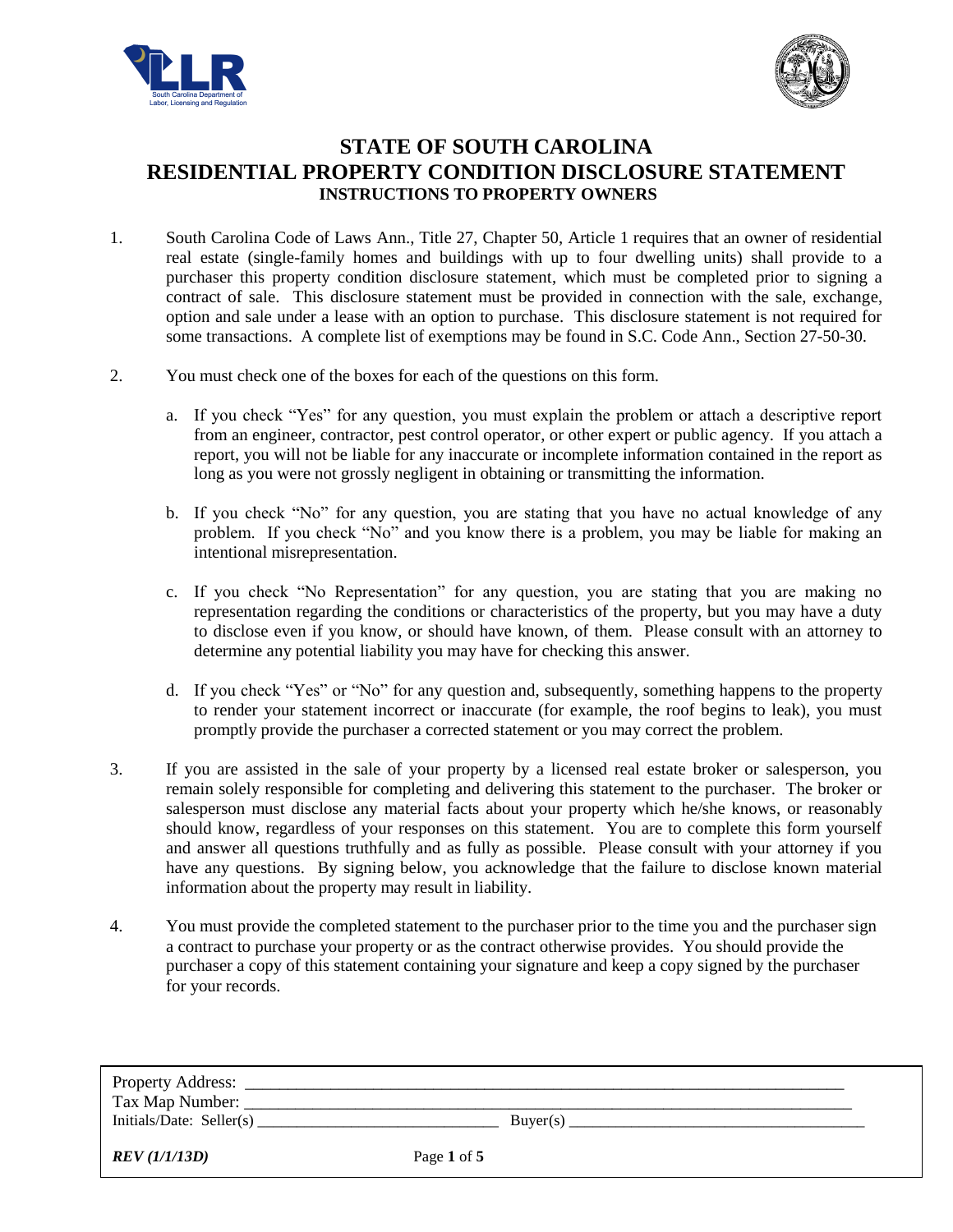## **AS SELLER OF THE PROPERTY IDENTIFIED HEREIN, DO YOU HAVE KNOWLEDGE OF ANY PROBLEM (MALFUNCTION OR DEFECT) OR CONDITION/CHARACTERISTIC WITH ANY OF THE FOLLOWING:**

| (including storm windows and screens), doors, ceilings,<br>interior and exterior walls, attached garage, patio, deck, walkways,<br>or other structural components, including any modifications?<br>a. Siding: masonry __ wood__ composition/hardwood__ vinyl __ synthetic stucco __ stucco __<br>aluminum _____ masonite ____ cement-plank ____ other ____________________________<br>Roof and gutters (leakage or other problem)?<br>2.<br>a. Approximate age of roof covering<br>b. Are you aware of any leaks during your ownership (or within<br>the past 3 years, if your ownership exceeds 3 years)?<br>3.<br>Water seepage, leakage, dampness or standing water<br>or water intrusion from any source in any area of the structure?<br>4.<br>Electrical system (outlets, wiring, panel, switches, fuses,<br>circuit breakers, fixtures, etc)?<br>5.<br>Plumbing system (pipes, fixtures, water heater, etc.)?<br>Heating and/or air conditioning? Approximate age ________<br>6.<br>a. Heat source: furnace heat pump baseboard __ solar __ other ___________________<br>b. Cooling source: central __ wall/window unit(s) __ other _____________________<br>c. Fuel source: electricity __ natural gas __ propane __ oil __ solar __ other _<br>***If there is more than one system, please answer questions again on a separate page***<br>7.<br>Water supply (water quality, quantity, water pressure)?<br>a. water supply is: city/county__ community system__ private well__ other ______<br>b. water pipes are: copper_galvanized_PVC/CPVC_polybutelene_combination __ other<br>8.<br>Sewer/septic system?<br>connected to city/county system_city/county system available __ other __________<br>b. Does the system require a sewage lift pump? $Yes \_ No \_$<br>c. Has the septic system been serviced/pumped during your ownership? Yes _ No _<br>9.<br>Appliances (range/oven, attached microwave, hood/fan, dishwasher,<br>disposal, icemaker, etc- contract may control what transfers)<br>10. Present infestation, or damage, WHICH HAS NOT BEEN<br><b>REPAIRED</b> from past infestation of wood-destroying insects or organisms or dry rot or fungus?<br>Is there a termite bond or warranty? Yes ___ No____<br>Name of organization that treats property for organisms:<br>If there is a termite bond or warranty, please provide/describe: expiration date _______,<br>transferable_______, amount of transfer fee ________. What does bond/warrant | 1. | Foundation, slab, fireplaces/chimneys, floors, windows | Yes* | N <sub>o</sub> | No Representation |
|------------------------------------------------------------------------------------------------------------------------------------------------------------------------------------------------------------------------------------------------------------------------------------------------------------------------------------------------------------------------------------------------------------------------------------------------------------------------------------------------------------------------------------------------------------------------------------------------------------------------------------------------------------------------------------------------------------------------------------------------------------------------------------------------------------------------------------------------------------------------------------------------------------------------------------------------------------------------------------------------------------------------------------------------------------------------------------------------------------------------------------------------------------------------------------------------------------------------------------------------------------------------------------------------------------------------------------------------------------------------------------------------------------------------------------------------------------------------------------------------------------------------------------------------------------------------------------------------------------------------------------------------------------------------------------------------------------------------------------------------------------------------------------------------------------------------------------------------------------------------------------------------------------------------------------------------------------------------------------------------------------------------------------------------------------------------------------------------------------------------------------------------------------------------------------------------------------------------------------------------------------------------------------------------------------------------------------------------------------------------------------------------------------------------------------------------------------------------------|----|--------------------------------------------------------|------|----------------|-------------------|
|                                                                                                                                                                                                                                                                                                                                                                                                                                                                                                                                                                                                                                                                                                                                                                                                                                                                                                                                                                                                                                                                                                                                                                                                                                                                                                                                                                                                                                                                                                                                                                                                                                                                                                                                                                                                                                                                                                                                                                                                                                                                                                                                                                                                                                                                                                                                                                                                                                                                              |    |                                                        |      |                |                   |
|                                                                                                                                                                                                                                                                                                                                                                                                                                                                                                                                                                                                                                                                                                                                                                                                                                                                                                                                                                                                                                                                                                                                                                                                                                                                                                                                                                                                                                                                                                                                                                                                                                                                                                                                                                                                                                                                                                                                                                                                                                                                                                                                                                                                                                                                                                                                                                                                                                                                              |    |                                                        |      |                |                   |
|                                                                                                                                                                                                                                                                                                                                                                                                                                                                                                                                                                                                                                                                                                                                                                                                                                                                                                                                                                                                                                                                                                                                                                                                                                                                                                                                                                                                                                                                                                                                                                                                                                                                                                                                                                                                                                                                                                                                                                                                                                                                                                                                                                                                                                                                                                                                                                                                                                                                              |    |                                                        |      |                |                   |
|                                                                                                                                                                                                                                                                                                                                                                                                                                                                                                                                                                                                                                                                                                                                                                                                                                                                                                                                                                                                                                                                                                                                                                                                                                                                                                                                                                                                                                                                                                                                                                                                                                                                                                                                                                                                                                                                                                                                                                                                                                                                                                                                                                                                                                                                                                                                                                                                                                                                              |    |                                                        |      |                |                   |
|                                                                                                                                                                                                                                                                                                                                                                                                                                                                                                                                                                                                                                                                                                                                                                                                                                                                                                                                                                                                                                                                                                                                                                                                                                                                                                                                                                                                                                                                                                                                                                                                                                                                                                                                                                                                                                                                                                                                                                                                                                                                                                                                                                                                                                                                                                                                                                                                                                                                              |    |                                                        |      |                |                   |
|                                                                                                                                                                                                                                                                                                                                                                                                                                                                                                                                                                                                                                                                                                                                                                                                                                                                                                                                                                                                                                                                                                                                                                                                                                                                                                                                                                                                                                                                                                                                                                                                                                                                                                                                                                                                                                                                                                                                                                                                                                                                                                                                                                                                                                                                                                                                                                                                                                                                              |    |                                                        |      |                |                   |
|                                                                                                                                                                                                                                                                                                                                                                                                                                                                                                                                                                                                                                                                                                                                                                                                                                                                                                                                                                                                                                                                                                                                                                                                                                                                                                                                                                                                                                                                                                                                                                                                                                                                                                                                                                                                                                                                                                                                                                                                                                                                                                                                                                                                                                                                                                                                                                                                                                                                              |    |                                                        |      |                |                   |
|                                                                                                                                                                                                                                                                                                                                                                                                                                                                                                                                                                                                                                                                                                                                                                                                                                                                                                                                                                                                                                                                                                                                                                                                                                                                                                                                                                                                                                                                                                                                                                                                                                                                                                                                                                                                                                                                                                                                                                                                                                                                                                                                                                                                                                                                                                                                                                                                                                                                              |    |                                                        |      |                |                   |
|                                                                                                                                                                                                                                                                                                                                                                                                                                                                                                                                                                                                                                                                                                                                                                                                                                                                                                                                                                                                                                                                                                                                                                                                                                                                                                                                                                                                                                                                                                                                                                                                                                                                                                                                                                                                                                                                                                                                                                                                                                                                                                                                                                                                                                                                                                                                                                                                                                                                              |    |                                                        |      |                |                   |
|                                                                                                                                                                                                                                                                                                                                                                                                                                                                                                                                                                                                                                                                                                                                                                                                                                                                                                                                                                                                                                                                                                                                                                                                                                                                                                                                                                                                                                                                                                                                                                                                                                                                                                                                                                                                                                                                                                                                                                                                                                                                                                                                                                                                                                                                                                                                                                                                                                                                              |    |                                                        |      |                |                   |
|                                                                                                                                                                                                                                                                                                                                                                                                                                                                                                                                                                                                                                                                                                                                                                                                                                                                                                                                                                                                                                                                                                                                                                                                                                                                                                                                                                                                                                                                                                                                                                                                                                                                                                                                                                                                                                                                                                                                                                                                                                                                                                                                                                                                                                                                                                                                                                                                                                                                              |    |                                                        |      |                |                   |
|                                                                                                                                                                                                                                                                                                                                                                                                                                                                                                                                                                                                                                                                                                                                                                                                                                                                                                                                                                                                                                                                                                                                                                                                                                                                                                                                                                                                                                                                                                                                                                                                                                                                                                                                                                                                                                                                                                                                                                                                                                                                                                                                                                                                                                                                                                                                                                                                                                                                              |    |                                                        |      |                |                   |
|                                                                                                                                                                                                                                                                                                                                                                                                                                                                                                                                                                                                                                                                                                                                                                                                                                                                                                                                                                                                                                                                                                                                                                                                                                                                                                                                                                                                                                                                                                                                                                                                                                                                                                                                                                                                                                                                                                                                                                                                                                                                                                                                                                                                                                                                                                                                                                                                                                                                              |    |                                                        |      |                |                   |
|                                                                                                                                                                                                                                                                                                                                                                                                                                                                                                                                                                                                                                                                                                                                                                                                                                                                                                                                                                                                                                                                                                                                                                                                                                                                                                                                                                                                                                                                                                                                                                                                                                                                                                                                                                                                                                                                                                                                                                                                                                                                                                                                                                                                                                                                                                                                                                                                                                                                              |    |                                                        |      |                |                   |
|                                                                                                                                                                                                                                                                                                                                                                                                                                                                                                                                                                                                                                                                                                                                                                                                                                                                                                                                                                                                                                                                                                                                                                                                                                                                                                                                                                                                                                                                                                                                                                                                                                                                                                                                                                                                                                                                                                                                                                                                                                                                                                                                                                                                                                                                                                                                                                                                                                                                              |    |                                                        |      |                |                   |
|                                                                                                                                                                                                                                                                                                                                                                                                                                                                                                                                                                                                                                                                                                                                                                                                                                                                                                                                                                                                                                                                                                                                                                                                                                                                                                                                                                                                                                                                                                                                                                                                                                                                                                                                                                                                                                                                                                                                                                                                                                                                                                                                                                                                                                                                                                                                                                                                                                                                              |    |                                                        |      |                |                   |
|                                                                                                                                                                                                                                                                                                                                                                                                                                                                                                                                                                                                                                                                                                                                                                                                                                                                                                                                                                                                                                                                                                                                                                                                                                                                                                                                                                                                                                                                                                                                                                                                                                                                                                                                                                                                                                                                                                                                                                                                                                                                                                                                                                                                                                                                                                                                                                                                                                                                              |    |                                                        |      |                |                   |
|                                                                                                                                                                                                                                                                                                                                                                                                                                                                                                                                                                                                                                                                                                                                                                                                                                                                                                                                                                                                                                                                                                                                                                                                                                                                                                                                                                                                                                                                                                                                                                                                                                                                                                                                                                                                                                                                                                                                                                                                                                                                                                                                                                                                                                                                                                                                                                                                                                                                              |    |                                                        |      |                |                   |
| Page 2 of 5                                                                                                                                                                                                                                                                                                                                                                                                                                                                                                                                                                                                                                                                                                                                                                                                                                                                                                                                                                                                                                                                                                                                                                                                                                                                                                                                                                                                                                                                                                                                                                                                                                                                                                                                                                                                                                                                                                                                                                                                                                                                                                                                                                                                                                                                                                                                                                                                                                                                  |    |                                                        |      |                |                   |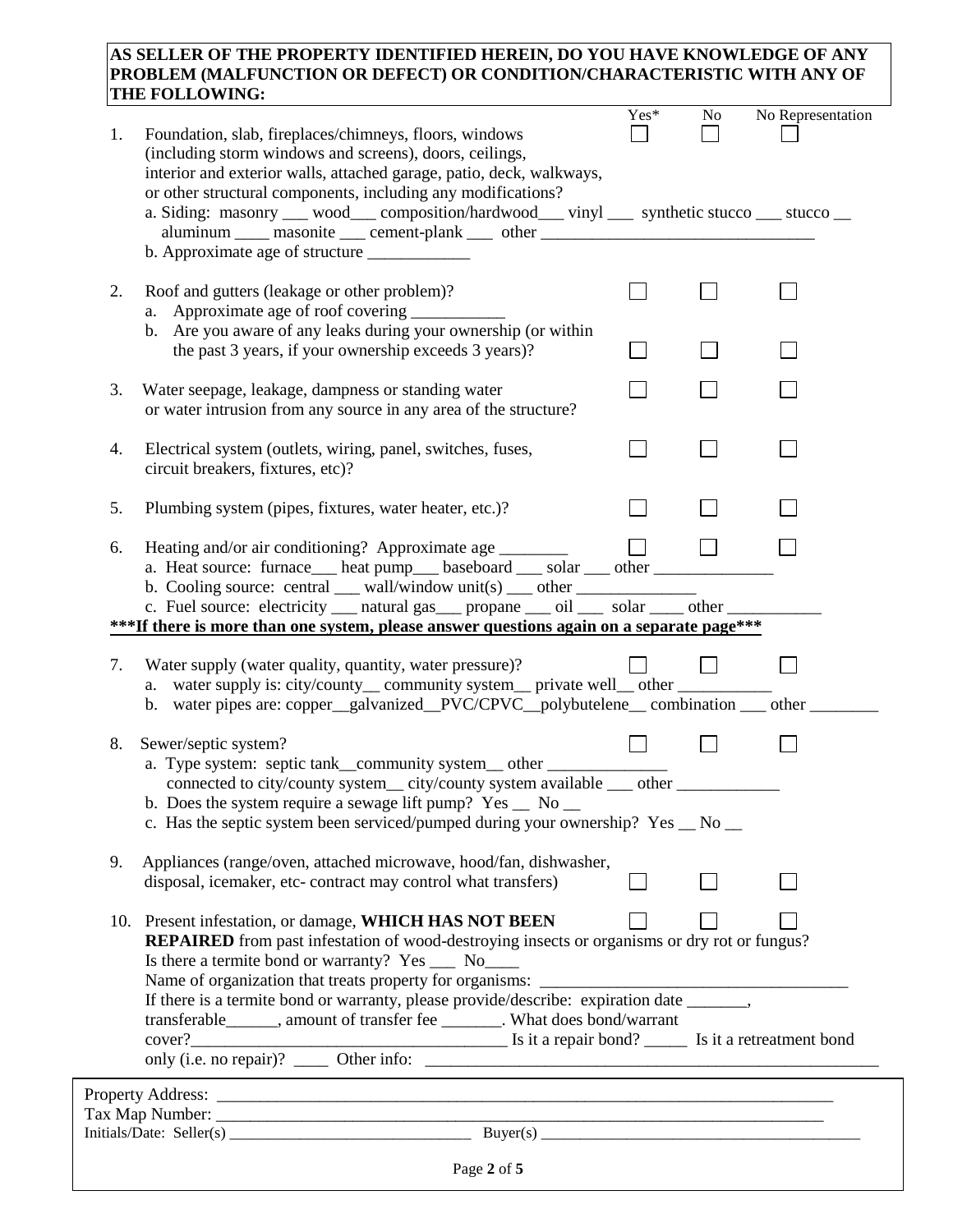|      | 11. Drainage, grading or stability of soil or retaining structure?<br>a. Are you aware of any underground tanks or voids?<br>b. Are you aware of any soil drains on the property?<br>c. Are you aware of any sump pumps on the property?<br>d. Are you aware of significant fill material on or below ground?                                                                                                                                                                                                                                                                | Yes*   | No  | No Representation |  |
|------|------------------------------------------------------------------------------------------------------------------------------------------------------------------------------------------------------------------------------------------------------------------------------------------------------------------------------------------------------------------------------------------------------------------------------------------------------------------------------------------------------------------------------------------------------------------------------|--------|-----|-------------------|--|
|      | If yes, describe tanks/voids or drains or pumps or material/amount:<br>12. Other built-in systems and fixtures<br>Mark below for any systems that have malfunctions or defects.<br>See contract to determine if any systems below convey to new owner.<br>central vacuum __ pool__ hot tub __ spa __ attic fan __ exhaust fan __ ceiling fan __ sump pump __<br>irrigation system __ cable tv wiring or satellite dish __ security system __ fountain __ storage building                                                                                                    |        |     |                   |  |
|      | 13. During your ownership, or within the past five (5) years, if ownership exceeds five (5) years, have there<br>been any individual repairs in excess of \$500 (five hundred dollars) to any item checked in Questions<br>$1 - 12?$                                                                                                                                                                                                                                                                                                                                         |        |     |                   |  |
|      | Explain:<br>REGARDING THE PROPERTY IDENTIFIED HEREIN, INCLUDING THE LOT, OTHER                                                                                                                                                                                                                                                                                                                                                                                                                                                                                               |        |     |                   |  |
| ANY: | IMPROVEMENTS, AND FIXTURES LOCATED THEREON, DO YOU HAVE KNOWLEDGE OF                                                                                                                                                                                                                                                                                                                                                                                                                                                                                                         |        |     |                   |  |
| 14.  | Room additions or other structural changes made during your ownership?                                                                                                                                                                                                                                                                                                                                                                                                                                                                                                       | $Yes*$ | No. | No Representation |  |
| 15.  | Environmental hazards (substances, materials or products),<br>including asbestos, formaldehyde, radon gas, methane gas, lead-based paint, underground storage tank,<br>fuel oil, paint, PCBs, lead hazards, toxic mold, methamphetamine, methamphetamine byproducts, or other<br>hazardous or toxic material (whether encapsulated or buried or covered), any contaminated soil or water,<br>or other environmental contamination of property?                                                                                                                               |        |     |                   |  |
| 16.  | Nuisances. (noise, odor, smoke, etc.) affecting the property?                                                                                                                                                                                                                                                                                                                                                                                                                                                                                                                |        |     |                   |  |
| 17.  | Previous damage caused by fire or smoke or water?                                                                                                                                                                                                                                                                                                                                                                                                                                                                                                                            |        |     |                   |  |
| 18.  | Violations or variances of building codes, restrictive covenants, other land use restrictions or zoning<br>ordinances that are applicable to the property?                                                                                                                                                                                                                                                                                                                                                                                                                   |        |     |                   |  |
| 19.  | Restrictions to property use? (covenants, conditions, or deed)<br>Explain: explain:                                                                                                                                                                                                                                                                                                                                                                                                                                                                                          |        |     |                   |  |
|      | ,我们也不会有一个人的人,我们也不会有一个人的人,我们也不会有一个人的人。""我们,我们也不会有一个人的人,我们也不会有一个人的人,我们也不会有一个人的人。""我                                                                                                                                                                                                                                                                                                                                                                                                                                                                                            |        |     |                   |  |
|      | $\text{Tax Map Number: } \overbrace{\text{Initials}/\text{Date: } \text{Selfer(s)} \perp \text{Value: } \text{Value: } \text{Value: } \text{Value: } \text{Value: } \text{Value: } \text{Value: } \text{Value: } \text{Value: } \text{Value: } \text{Value: } \text{Value: } \text{Value: } \text{Value: } \text{Value: } \text{Value: } \text{Value: } \text{Value: } \text{Value: } \text{Value: } \text{Value: } \text{Value: } \text{Value: } \text{Value: } \text{Value: } \text{Value: } \text{Value: } \text{Value: } \text{Value: } \text{Value: } \text{Value: } \$ |        |     |                   |  |
|      | Page 3 of 5                                                                                                                                                                                                                                                                                                                                                                                                                                                                                                                                                                  |        |     |                   |  |
|      |                                                                                                                                                                                                                                                                                                                                                                                                                                                                                                                                                                              |        |     |                   |  |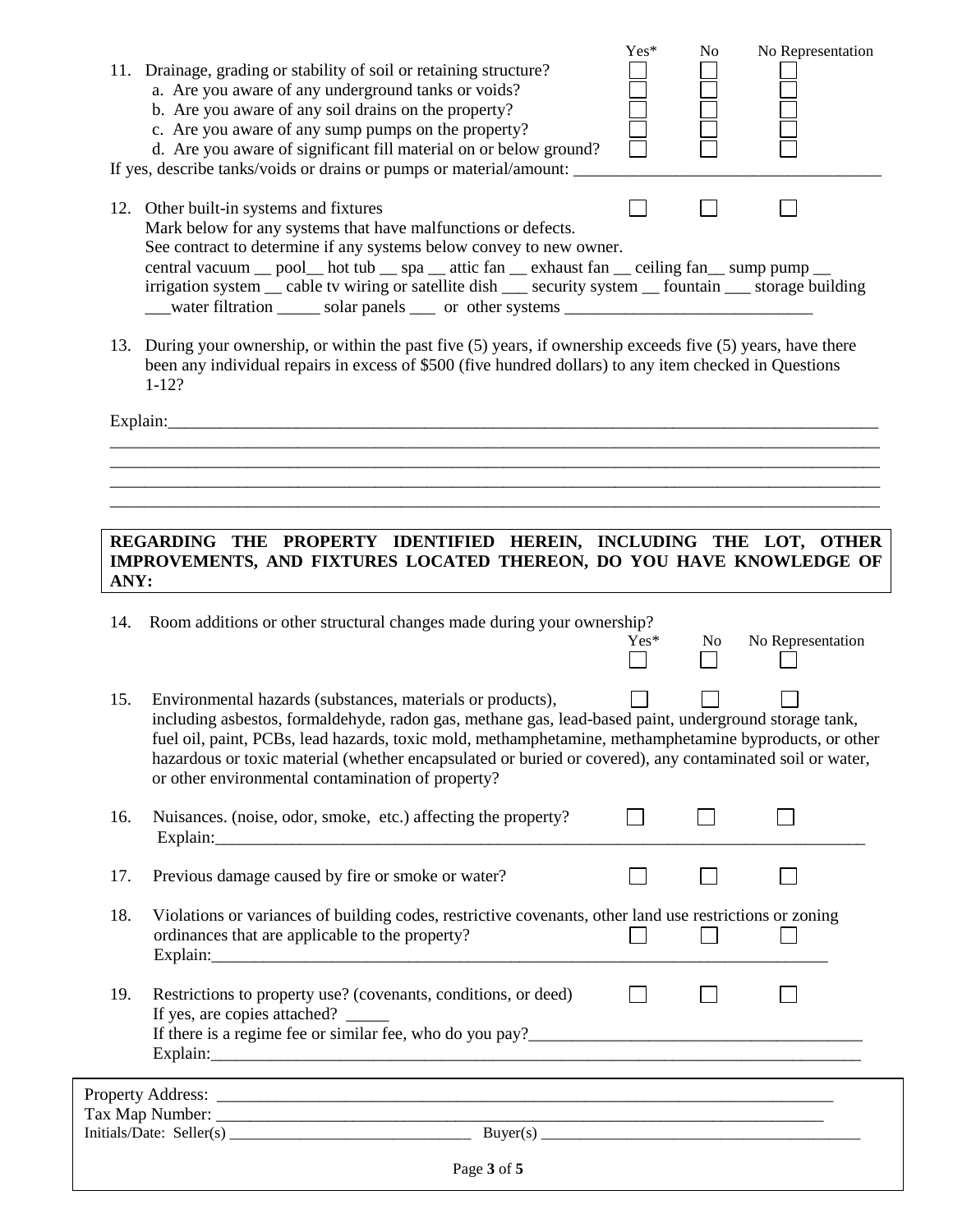| 20. Utility or other easements, shared driveways, party walls,<br>erosion control (seawalls, rip-rap, etc.), or encroachments from or on adjacent property?                                                                                                                                                                                                                                                                                                                                                                                                                                                                                                          | $Yes*$ | No | No Representation        |  |
|----------------------------------------------------------------------------------------------------------------------------------------------------------------------------------------------------------------------------------------------------------------------------------------------------------------------------------------------------------------------------------------------------------------------------------------------------------------------------------------------------------------------------------------------------------------------------------------------------------------------------------------------------------------------|--------|----|--------------------------|--|
| 21. Lawsuits, foreclosures, bankruptcy, tenancies, judgments, tax<br>or other liens, proposed assessments or insurance issues, notice from any<br>governmental agency, individual(s), or organization(s) that could affect title to the property?                                                                                                                                                                                                                                                                                                                                                                                                                    |        |    |                          |  |
| If you choose to volunteer information about nearby issues that may or may not be in the public record yet,                                                                                                                                                                                                                                                                                                                                                                                                                                                                                                                                                          |        |    |                          |  |
| 22. If there is a dock, dam, retaining wall, or other structure requiring inspections, permits, etc., have such<br>requirements been complied with in full?<br>Are the documents attached?                                                                                                                                                                                                                                                                                                                                                                                                                                                                           |        |    |                          |  |
| 23. If property includes a manufactured home, has it been legally converted to real property and the DMV title<br>retired?                                                                                                                                                                                                                                                                                                                                                                                                                                                                                                                                           |        |    |                          |  |
| 24. Are there flood hazards or is the property in a federally-designated<br>flood plain?                                                                                                                                                                                                                                                                                                                                                                                                                                                                                                                                                                             |        |    |                          |  |
| If there is flood insurance for the property, what is the amount, time period, and coverage?                                                                                                                                                                                                                                                                                                                                                                                                                                                                                                                                                                         |        |    |                          |  |
|                                                                                                                                                                                                                                                                                                                                                                                                                                                                                                                                                                                                                                                                      |        |    |                          |  |
| 25. Are there rental, rental management, vacation rental or other<br>lease contracts in place on the property at the time of closing?<br>If there is a management company, please provide name and contact information:                                                                                                                                                                                                                                                                                                                                                                                                                                              |        |    |                          |  |
| 26. Are there any outstanding charges owed by for gas, electric,<br>water, sewerage, or garbage services provided to the property that are delinquent?                                                                                                                                                                                                                                                                                                                                                                                                                                                                                                               |        |    |                          |  |
| Answer any of the questions #27-40 that are applicable to this property.                                                                                                                                                                                                                                                                                                                                                                                                                                                                                                                                                                                             |        |    |                          |  |
| 27. Owners Association fees or common area expenses/assessments?<br>28. Are there any resale or rental restrictions?<br>29. Is Owners Association involved in current or anticipated litigation?<br>30. Has Owners Association levied special or insurance assessments?<br>31. Are there any guest, visitor, or animal restrictions?<br>32. Does the property include assigned parking space(s)?<br>33. Are keys required to access common or recreational areas?<br>34. Is a copy of the Master Deed and Bylaws attached?<br>35. Is a copy of the covenants, conditions, and restrictions attached?<br>36. Is there a transfer fee levied to transfer the property? | Yes*   |    | No No Representation N/A |  |

- 36. Is there a transfer fee levied to transfer the property?
- 37. What are the Ownership Association dues? \$\_\_\_\_\_\_\_\_\_\_\_\_ per \_\_\_\_\_\_\_\_\_\_ (month/year/etc.) 38. What do the dues cover? \_\_\_\_\_\_\_\_\_\_\_\_\_\_\_\_\_\_\_\_\_\_\_\_\_\_\_\_\_\_\_\_\_\_\_\_\_\_\_\_\_ Is insurance included? \_\_\_\_\_
	-
	- 39. What is the name and contact information for the Owners Association? \_\_\_\_\_\_\_\_\_\_\_\_\_\_\_\_\_\_\_\_\_\_\_\_\_\_\_\_\_

| 40. Will any memberships transfer with the property? | Documentation attached? |
|------------------------------------------------------|-------------------------|
| Explain:                                             |                         |

| <b>Property Address:</b><br>Tax Map Number: |            |  |
|---------------------------------------------|------------|--|
| Initials/Date: Seller(s)                    | Buver(s)   |  |
|                                             | $\sqrt{ }$ |  |